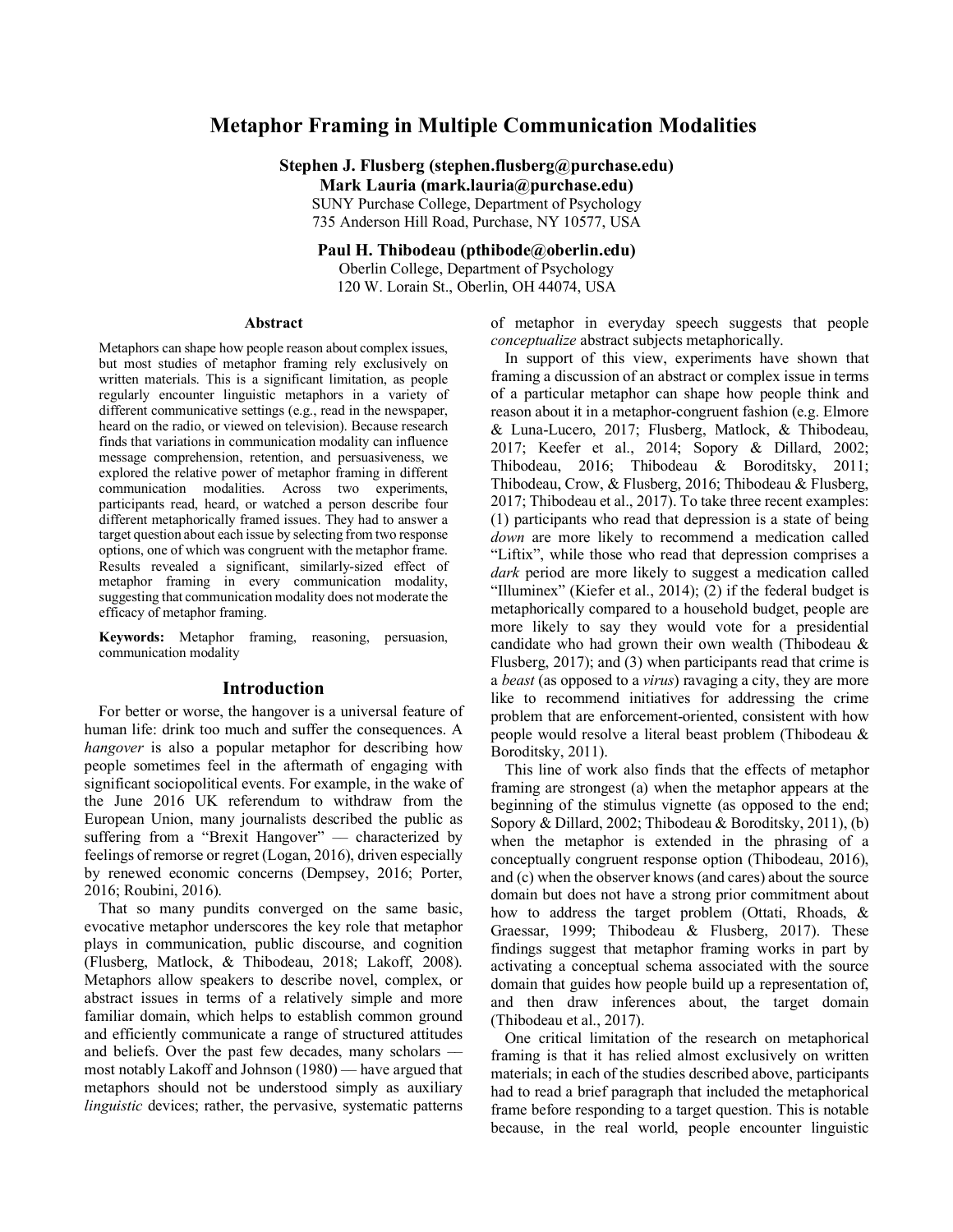metaphors in a variety of different communicative settings. In addition to reading metaphors printed in newspapers and in articles online (*written* format), we listen to people using them on the radio and in podcasts (*auditory* format), and we see and hear politicians and broadcasters using them in televised speeches and newscasts (*audiovisual* format). Are metaphors equally effective at shaping attitudes and beliefs in each of these different communication modalities?

Though this question has not been directly addressed in the literature, research has found that, in general, communication modality *does* influence how people process a message, which can have downstream consequences for comprehension, retention, and persuasion (Chaiken & Eagly, 1976; 1983; Furnham, & Gunter, 1989; Sparks et al., 1998). For example, likeable communicators are more persuasive in auditory and audiovisual modes of presentation, while unlikeable communicators are more persuasive in print (Chaiken & Eagly, 1983). This seems to result from the fact that communicator cues are more salient - and therefore play a larger role in attitude change –– in recordings as compared to writing.

Some research has also found that people remember information better when it is presented in print than when it is presented in a recording (Furnham & Gunter, 1989; Furnham, Gunter, & Green, 1990). This may be because written information can be processed at the observer's own preferred pace and without the distraction of supplementary communicator cues. However, this picture is complicated by the observation that factors like age and message content moderate the effects of communication modality on memory. In one study, for instance, people recalled health warning messages equally well in written and auditory formats, though both of these conditions yielded better recall than an audiovisual one (Corston & Colman, 1997). Another study found that 11- and 13-year-old children remembered more content from a news story when it was presented on television than in print, though adults showed no such bias (Furnham, De Siena, & Gunter, 2002).

Taken together, this literature generates competing predictions about the ways in which communication modality might interact with metaphor framing. On the one hand, since printed messages often result in better comprehension and retention compared to recordings, metaphor framing might be most effective for written materials, allowing for deeper processing of the metaphor frame itself. On the other hand, printed messages do not always yield enhanced recall, especially for younger individuals, which adds uncertainty to the proposition that metaphors will always be processed more deeply in writing. Since metaphor framing can be thought of as a form of persuasive communication, it could actually be the case that a (relatively likeable) speaker will produce a larger metaphor framing effect in an auditory or audiovisual mode of presentation compared to print. Finally, communication modality might not moderate metaphor

 $1$  Likeability was indexed by past student teaching evaluations as well as RateMyProfessor.com scores.

framing effects much at all as long as participants are able to perceive and process the metaphor frame in context.

We directly addressed these divergent predictions across two experiments by exposing participants to a series of metaphorically framed messages either in a written, auditory, or audiovisual format. After each vignette, participants selected from two response options for addressing a target question about the issue, one of which was congruent with the initial metaphor frame. Results reveal the relative efficacy of metaphor framing in different communication modalities.

# **Experiment 1**

# **Methods**

**Participants** We recruited 610 participants (42% female) from Amazon's Mechanical Turk (Buhrmester, Kwang, & Gosling, 2011), using the TurkPrime platform (Litman, Robinson, & Abberbock, 2017). We aimed for a sample size of 200 individuals per condition to be consistent with past research on metaphor framing. All participants were at least 18 years of age (*M* = 34.3, *SD* = 10.2), lived in the US, and had a good performance record on previous tasks (minimum 85% approval rating).

**Materials & Procedure** The experiment was created using Qualtrics online survey software and consisted of four metaphor framing trials drawn from Thibodeau (2016), presented in a randomized order. Each trial consisted of a paragraph describing an issue framed using one of two metaphors. For example, in one vignette crime was framed as either a *virus plaguing* or a *beast preying on* a city. The three other vignettes described politics (as *theater* or *war*), research (as working on a *puzzle* or climbing a *mountain*), and sport (a billiards player was framed as an *assassin* or *detective*). Each of these vignettes elicited a reliable metaphor framing effect in prior work (Thibodeau, 2016; see Appendix for paragraphs and response options). The particular metaphor a given participant was exposed on each trial was randomly selected from the two possible options.

We used a between-subjects design, as participants were randomly assigned to one of three communication modality conditions: (1) a *Written* condition, where they read the vignettes on the screen, (2) an *Audiovisual* condition, where they watched and listened to videos of a relatively likeable<sup>1</sup>, 30-something Caucasian male with glasses (the first author) read the vignettes, or (3) an *Auditory* condition, where they listened to the audio portion of these recordings but did not view the accompanying video. The videos were filmed using an Android smartphone and depicted the speaker from the shoulders up against a black backdrop wearing a blue buttondown shirt and green corduroy blazer. Audiovisual stimuli can be viewed at https://www.youtube.com/channel/ UC9LUbXADRIPAXAyUHfLGwpA.

After reading, watching, or listening to each metaphorically framed vignette, participants were asked to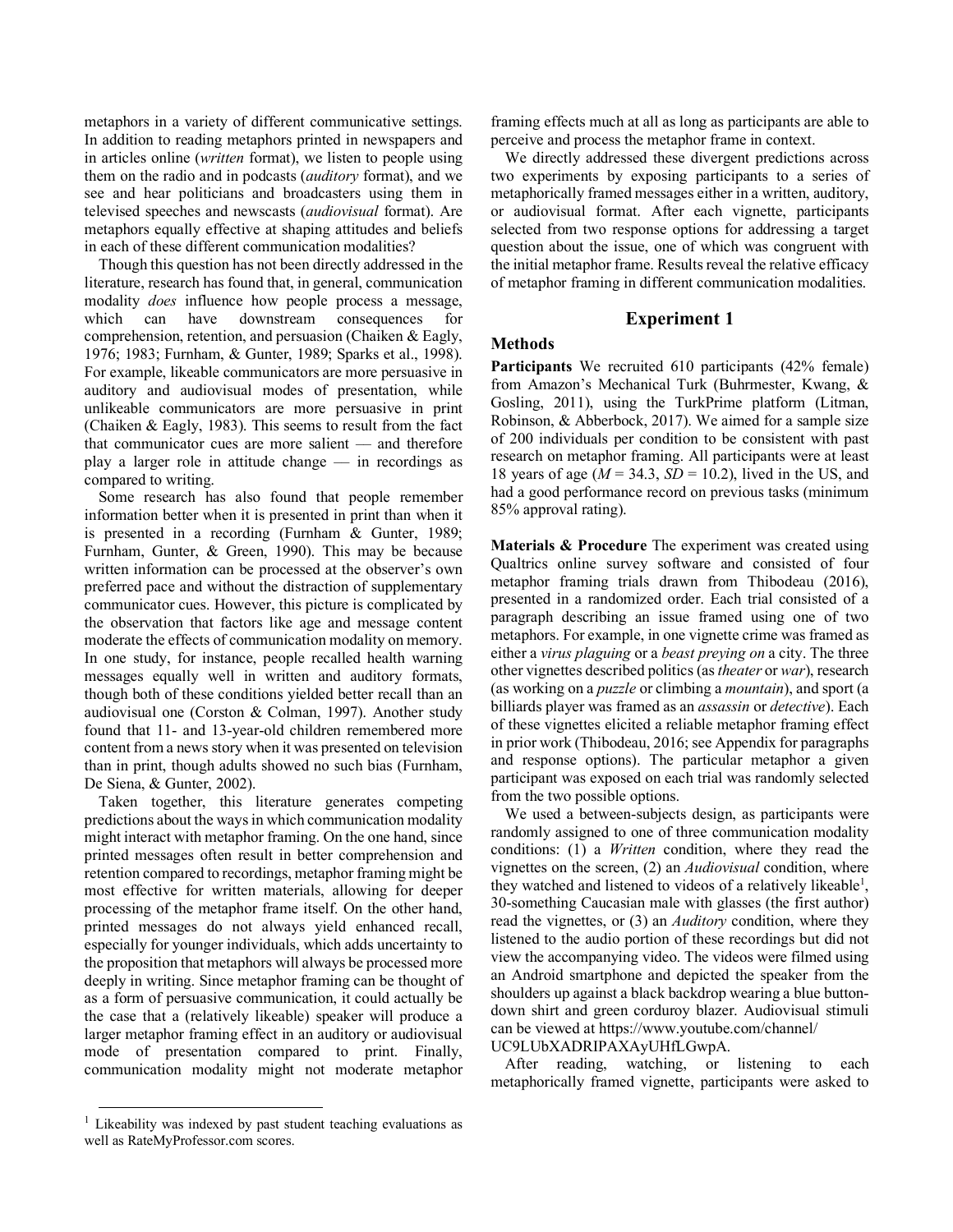respond to a target question about the issue by selecting from one of two response options. Each response option was designed to be congruent with one of the two metaphor frames and included phrasing that extended the metaphor (see Thibodeau, 2016). For example, on the *Crime* trial, participants were asked, *"Which of the following crime reducing options do you think would be more likely to reduce crime?"* The response options included (1) *"Treat the problem by reforming educational practices and creating after school programs"* (congruent with the virus metaphor), and (2) *"Attack the problem by increasing street patrols that look for criminals"* (congruent with the beast metaphor). The response screen was presented in a written format for all participants.

After responding to all four metaphor framing trials, participants completed a basic demographics questionnaire and were thanked for their participation.

## **Results**

We calculated the proportion of times each participant responded in a metaphor-congruent manner across the four framing trials. Because there were only two response options, the mean congruence score expected due to chance was 0.5.

Consistent with previous research, a single sample t-test comparing mean proportion metaphor-congruent responding to chance levels revealed a reliable, small-to-medium-sized effect of metaphor framing, as participants responded in a metaphor-congruent fashion 56.7% of the time overall, *t*(609)  $= 6.63, p < 0.001, d = 0.27<sup>2</sup>$ . A one-way ANOVA revealed that this effect did not differ by condition,  $F(2, 607) = .62$ , *p* = 0.54. In other words, the magnitude of the metaphor framing effect did not significantly differ across communication modalities. See Figure 1.

# **Discussion**

In Experiment 1, we asked whether metaphor framing effects differ across different communication modalities. Participants read, heard, or watched videos of a man describe four different issues, each of which was framed using one of two unique metaphors. After each vignette, participants had to answer a target question by selecting from between two response options, one of which was congruent with the metaphor frame they had been exposed to. Results revealed a reliable metaphor framing effect that was consistent with the results of previous studies (Thibodeau, 2016) but that did not differ across conditions. This suggests that communication modality does not significantly moderate the effect of metaphor framing, at least for some communicators.

One noteworthy methodological issue in this study is that the metaphor frames were extended into the phrasing of the response options (which were always presented in print on the screen). We chose to extend the metaphors in order to maximize the size of the metaphor framing effect (Thibodeau, 2016) and so we would have a greater chance of observing differences across conditions. However, by presenting the extended metaphor in writing for all participants, we may have inadvertently obscured the very differences between the conditions that we had hoped to engender (since all participants read a printed metaphor in these responses). A related concern is that by extending the metaphor into the response options, the observed effects may have had more to do with lexical priming than metaphor processing (Thibodeau & Boroditsky, 2011). In other words, participants may have been drawn to a response option not because it was conceptually congruent with a metaphorical representation of the target issue, but because a keyword in the response (e.g. "treat") was processed more fluidly due to lexical priming. Thus, the methodological decision to extend the metaphor frame into the phrasing of the response options represents a potential confound for interpreting our results.

In order to address this issue, we replicated this basic study in Experiment 2 using response options for the target questions that did not extend the metaphor frames (see Appendix and Thibodeau, 2016). The design and hypotheses for Experiment 2 were pre-registered on the Open Science Framework: osf.io/gb9mx.



**Figure 1.** Mean proportion of metaphor congruent responses overall and by condition for Experiments 1 and 2. Dotted line represents chance level responding, while error bars represent standard errors.

# **Experiment 2**

#### **Methods**

**Participants** We recruited 603 new participants (48% female) via mTurk. All participants were at least 18 years of age  $(M = 35.3, SD = 11.1)$ , lived in the US, and had a good performance record on previous tasks (minimum 85% approval rating).

 <sup>2</sup> We report the parametric statistical tests for clarity; nonparametric tests yield consistent results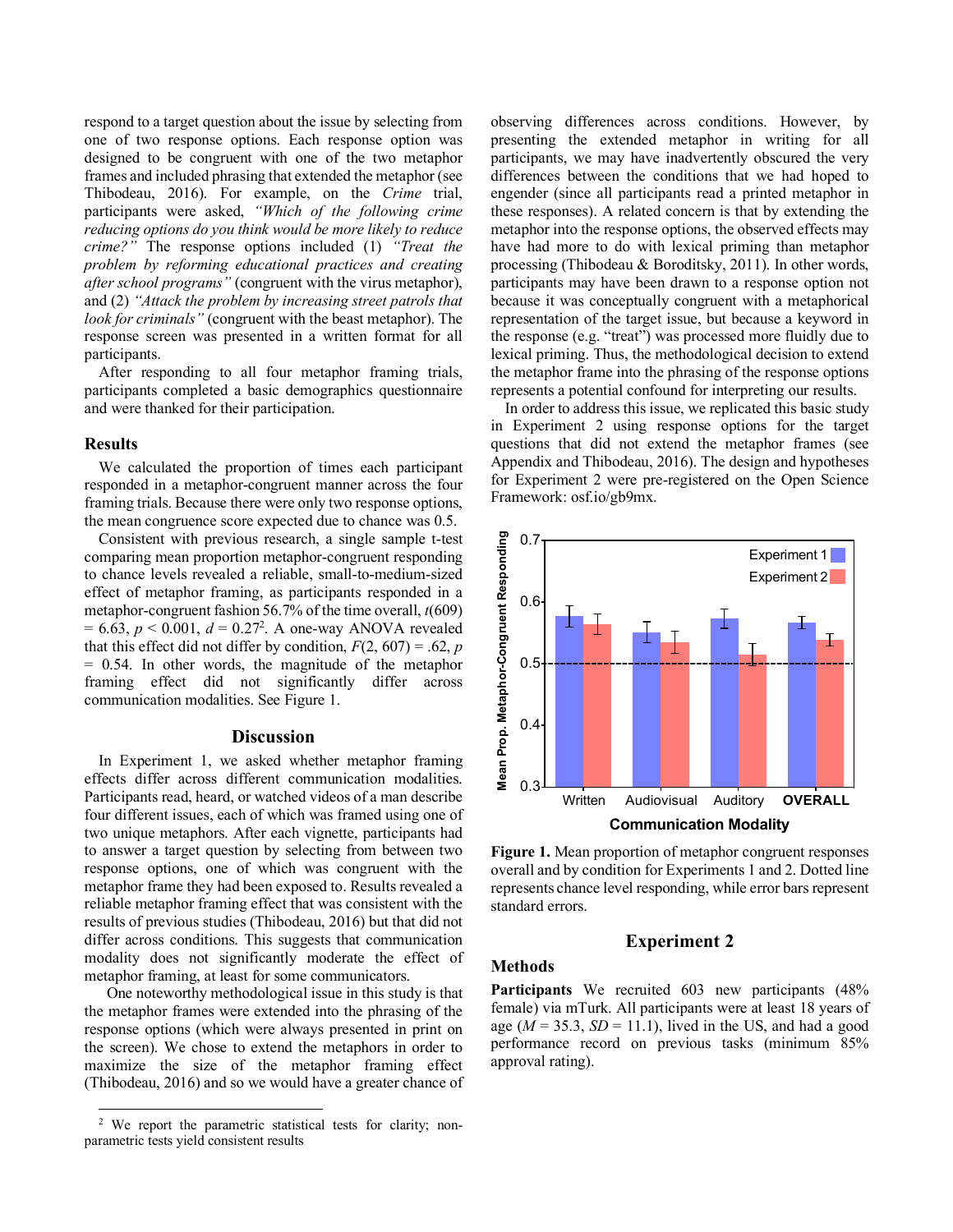**Materials & Procedure** Experiment 2 was identical to Experiment 1 with one critical exception: the phrasing of the response options on each trial did *not* extend the metaphor frames associated with the vignettes. For example, whereas in Experiment 1 the response options on the *Crime* trial read (1) *"Treat the problem by reforming educational practices and creating after school programs"* and (2) *"Attack the problem by increasing street patrols that look for criminals,"* in Experiment 2 the response options on this trial read (1) *"Reform educational practices and create after school programs"* and (2) *"Increase street patrols that look for criminals."* Note that these response options are still conceptually congruent with each of the two metaphor frames (*virus* and *beast*, respectively), even though they no longer extend the metaphorical language (see Appendix and Thibodeau, 2016).

The only other change in Experiment 2 was that after participants completed the metaphor framing trials we probed their memory for the metaphors. We did this by presenting the first sentence of each vignette in a written format on the screen with a blank where the metaphorical phrasing would go (e.g. *"Crime is a [ ] the city of Addison"*). Participants had to type what they remembered about the sentence they had observed into a box below each prompt. Initial analyses of the memory data were inconclusive; in the interest of clarity and space we do not consider these data further.

#### **Results**

As in Experiment 1, we calculated the proportion of times each participant responded in a metaphor-congruent manner across the four framing trials. Because there were only two response options, the mean congruence score expected due to chance was again 0.5.

Consistent with what we observed in Experiment 1, a single sample t-test comparing mean metaphor-congruent responding to chance levels revealed a small but significant effect of metaphor framing, as participants responded in a metaphor-congruent fashion 53.9% of the time overall, *t*(602)  $= 3.81, p < 0.001, d = 0.16$ . A one-way ANOVA revealed that this effect did not differ by condition,  $F(2, 600) = 2.05$ ,  $p =$ 0.13. In other words, as in Experiment 1, the magnitude of the metaphor framing effect did not significantly differ across communication modalities. See Figure 1.

**Combined Analysis**. We also ran a 2 (Experiment: 1 vs. 2) X 3 (Communication Modality: Written vs. Audiovisual vs. Auditory) factorial ANOVA with proportion metaphorcongruent responding as the dependent variable. This analysis replicated the results of Thibodeau (2016), showing that participants were more likely to be influenced by the metaphor frame when the metaphor was extended into the language of the response options. That is, there was a significant main effect of Experiment, as participants had a higher proportion of metaphor-congruent responding in Experiment 1 compared to Experiment 2,  $F(1, 1207) = 4.01$ ,  $p = 0.045$ . Neither the main effect of Condition, nor the interaction between Experiment and Condition were statistically significant, suggesting that the overall pattern of

responding in the two experiments was similar across communication modalities  $(F's \le 1.65, p's > 0.19)$ .

**Item Analysis.** Finally, we used a series of mixed-effect logistic regression models to test for differences by item (Jaeger, 2008). Of note, this approach also confirmed the main effect of Experiment,  $\chi^2(1) = 3.96$ ,  $p = .047$ : participants were more likely to give a congruent response in Experiment 1 than in Experiment 2; this approach also confirmed that responses did not differ by modality,  $\chi^2(2) = 3.23$ ,  $p = .199$ ; nor was there an interaction between Experiment and modality in the logistic regression model,  $\chi^2(2) = 2.04$ ,  $p =$ .361.

Including a predictor for domain (sport, crime, politics, research) yielded a significant main effect,  $\chi^2(3) = 29.72$ ,  $p <$ .001. As shown in Figure 2, participants were less likely to respond to the crime story with a metaphor-congruent suggestion compared to the other issues. This may be due to the fact that the crime vignette was slightly longer and instantiated the metaphor frame less frequently than the other paragraphs. That said, one goal of future work will be to explore potential reasons for the variability across domains/metaphors. The model did not reveal interactions between item, Experiment, and communication modality,  $\chi^2(15) = 18.38, p = .243.$ 



**Figure 2.** Mean proportion of metaphor congruent responses by metaphor framing issue for each communication modality condition, collapsed across Experiments 1 and 2. Dotted line represents chance level responding.

## **Discussion**

The results of Experiment 2 replicated what we observed in Experiment 1, as we found a reliable metaphor framing effect that did not significantly differ across communication modalities. Since the response options in Experiment 2 did not extend the metaphor frames we used in the vignettes, this particular methodological concern cannot account for the results of our two studies. This provides stronger evidence that the efficacy of metaphor framing does not much differ across communication modalities.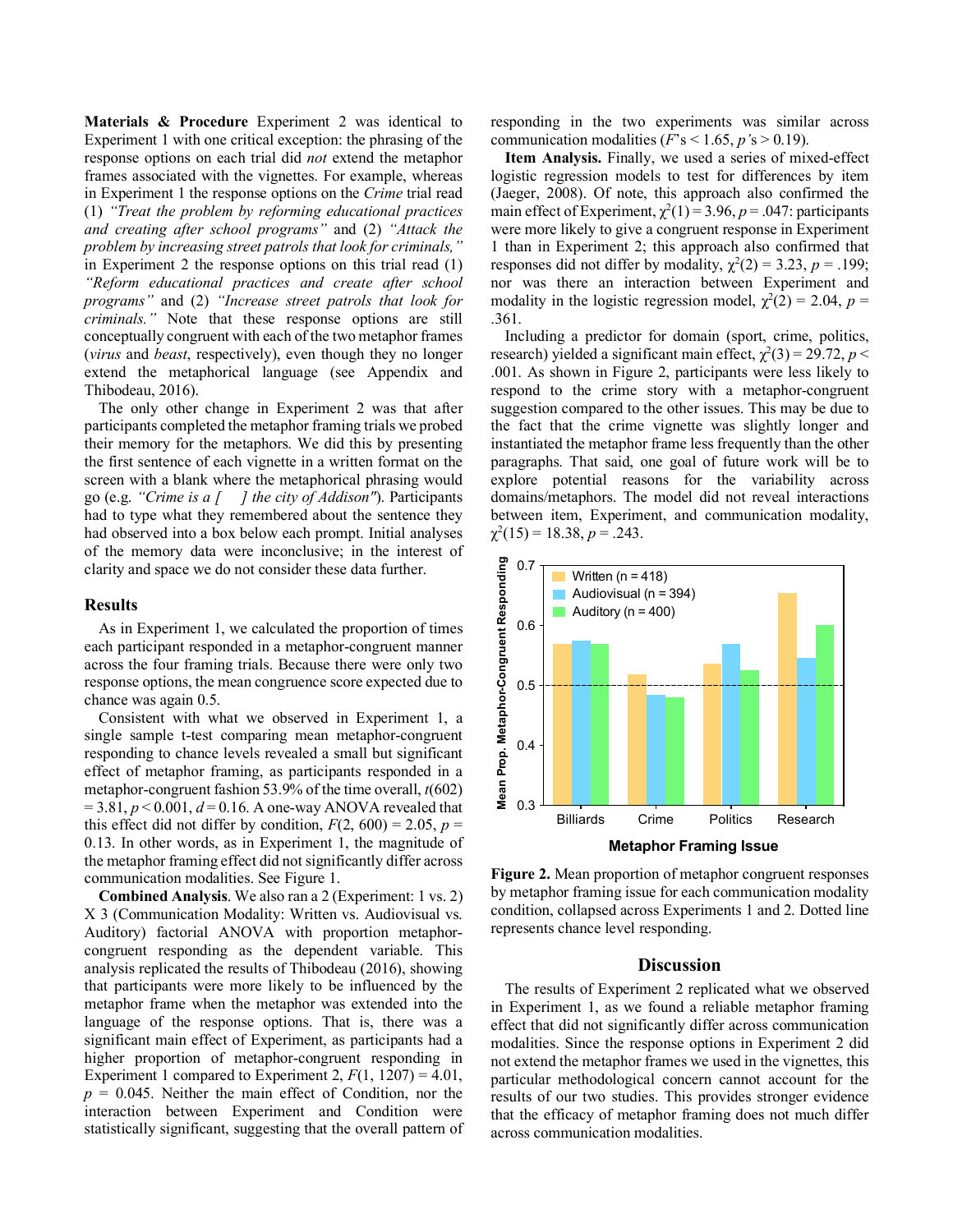We also replicated the results of Thibodeau (2016), who showed that metaphor framing effects are stronger when the metaphor frame is extended into the language of the response options. In this case, the proportion of metaphor-congruent responding was significantly higher in Experiment 1 (56.7%), where the metaphors were extended, than in Experiment 2 (53.9%), where they were not.

#### **General Discussion**

When a journalist describes the aftermath of the Brexit decision as a public *hangover*, it calls to mind a world where many people have negative, remorseful feelings towards the *leave* decision. Research on metaphor processing suggests that people who read an article that frames the issue in this way would be automatically inclined to draw inferences based on this construal, affecting everything from their own attitudes towards Brexit to their desire for another referendum (Flusberg et al., 2018; Thibodeau et al., 2017).

One significant limitation in the experimental literature on metaphor framing is the fact that these studies have relied almost exclusively on written materials. This is notable, as people regularly encounter metaphors in a variety of different communication modalities, which has been shown to affect message processing and persuasiveness (e.g., Chaiken & Eagly, 1976; 1983; Furnham, & Gunter, 1989; Sparks et al., 1998). In the present study, we addressed this issue by implementing a basic metaphor framing task in different communication formats.

Across two experiments, participants read, heard, or watched a person describe four different issues framed with one of two unique metaphors. After each vignette, they had to select from two response options to address a target question, one of which was congruent with the metaphor frame they had observed. Results revealed a significant, similarly-sized effect of metaphor framing in all conditions, suggesting that communication modality does not moderate the efficacy of metaphor framing. This was true whether the metaphor frame was extended in the language of the response options (Experiment 1), or not (Experiment 2), suggesting that neither lexical priming nor reading metaphorical language is sufficient to explain our results. However, we did replicate the finding that extending the metaphor leads to enhanced metaphor framing overall (Thibodeau 2016).

The current studies also suggest several avenues for future research. For example, metaphors may be more persuasive in an auditory or audiovisual format when spoken by a more likable person, or by a person with higher social status. In future work, we plan to manipulate features of the communicators to explore such possibilities. We also hope to explore why some metaphors and domains are more likely to elicit metaphor framing effects than others. And we are interested in testing whether certain people are more likely to be influenced by metaphors than others.

# **References**

Buhrmester, M., Kwang, T., & Gosling, S. D. (2011). Amazon's Mechanical Turk a new source of inexpensive,

yet high-quality, data? *Perspectives on psychological science*, *6*(1), 3-5.

- Chaiken, S., & Eagly, A.H. (1976). Communication modality as a determinant of message persuasiveness and message comprehensibility. *Journal of personality and social psychology, 34,* 605-614.
- Chaiken, S., & Eagly, A.H. (1983). Communication modality as a determinant of persuasion: the role of communicator salience. *Journal of personality and social psychology, 41,* 241- 256.
- Corston, R., & Colman, A. M. (1997). Modality of communication and recall of health-related information. *Journal of Health Psychology, 2,* 185-194.
- Dempsey, J. (2016, June 27). Brexit's hangover. Retrieved from:

http://carnegieeurope.eu/strategiceurope/?fa=63915

- Elmore, K. C., & Luna-Lucero, M. (2017). Light Bulbs or Seeds? How Metaphors for Ideas Influence Judgments About Genius. *Social Psychological and Personality Science*, *8*(2), 200-208.
- Flusberg, S. J., Matlock, T., & Thibodeau, P. H. (2017). Metaphors for the war (or race) against climate change. *Environmental Communication*, 1-15.
- Flusberg, S. J., Matlock, T., & Thibodeau, P. H. (2018). War metaphors in public discourse. *Metaphor & Symbol,*  33(1), 1-18.
- Furnham, A., & Gunter, B. (1989). The primacy of print: Immediate cued recall of news as a function of the channel of communication. *The Journal of general psychology*, *116*(3), 305-310.
- Furnham, A., De Siena, S., & Gunter, B. (2002). Children's and adults' recall of children's news stories in both print and audio-visual presentation modalities. *Applied Cognitive Psychology*, *16*(2), 191-210
- Furnham, A., Gunter, B., & Green, A. (1990). Remembering science: The recall of factual information as a function of the presentation mode. *Applied Cognitive Psychology*, *4*(3), 203-212.
- Jaeger, T. F. (2008). Categorical data analysis: Away from ANOVAs (transformation or not) and towards logit mixed models. *Journal of Memory and Language*, *59*(4), 434-446.
- Keefer, L.A., Landau, M.J., Sullivan, D., & Rothschild, C.K. (2014). Embodied metaphor and abstract problem solving: testing a metaphoric fit hypothesis in the health domain. *Journal of Experimental Social Psychology, 55,*  12-20.
- Lakoff, G. (2008). The political mind. *New York: Viking*, *176*, 93-98.
- Lakoff, G, & Johnson, M. (1980). *Metaphors we live by.*  Chicago, IL; University of Chicago press.
- Litman, L., Robinson, J., & Abberbock, T. (2017). TurkPrime.com: A versatile crowdsourcing data acquisition platform for the behavioral sciences. *Behavior research methods*, *49*(2), 433-442.
- Logan, N. (2016, June 24). Brexit hangover: Some leave voters rethinking what they did. Retrieved from: